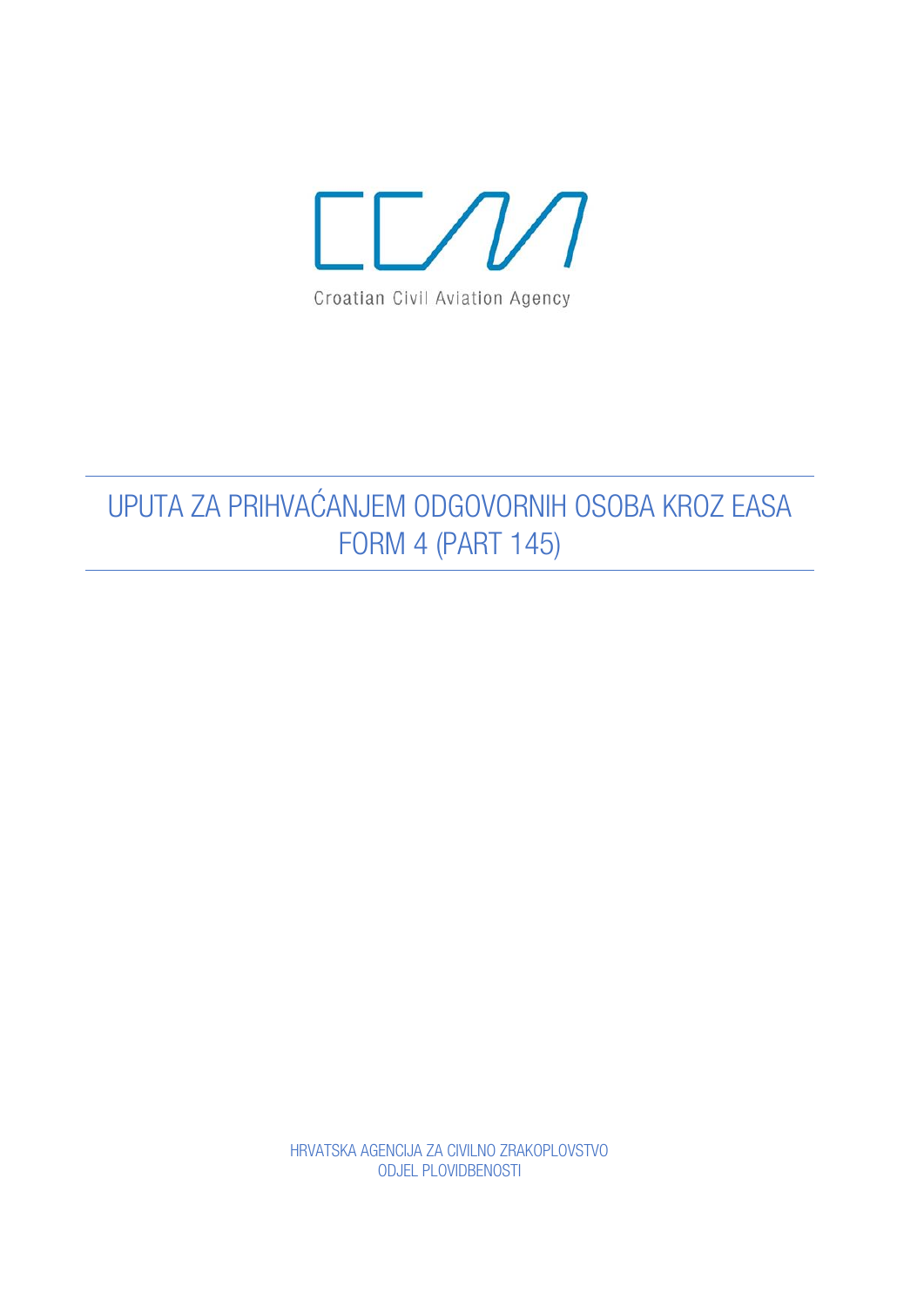

## Uputa za prihvaćanjem odgovornih osoba kroz EASA Form 4 (Part 145)

Zahtjev se podnosi na **QSM FRM 108** (EASA Form 4).

U svrhu prihvaćanja nominiranih osoba kao što su npr. osoba odgovorna za održavanje (Maintenance manager), osoba odgovorna za sustav kvalitete (Quality manager) i sl. obaviti će se sa predloženim nominiranim osobama intervju i pisana provjera znanja.

Odobrenjem priručnika organizacije (MOE) prihvaća se predloženi odgovorni rukovoditelj (Accountable manager)

Tablica 1. Uvjeti kojima treba udovoljiti nominirano osoblje ovisno o vrsti zrakoplova/komponente koje organizacija planira održavati:

|                                                                                                                                                                                                                                                                                                                                                                                                                                                                                                                                                                                                                                                                                                                                  | Maintenance<br>manager    | Quality/Compliance/<br>Safety manager |
|----------------------------------------------------------------------------------------------------------------------------------------------------------------------------------------------------------------------------------------------------------------------------------------------------------------------------------------------------------------------------------------------------------------------------------------------------------------------------------------------------------------------------------------------------------------------------------------------------------------------------------------------------------------------------------------------------------------------------------|---------------------------|---------------------------------------|
| Practical experience and expertise in the application of aviation safety standards and<br>1.<br>safe operating practices.                                                                                                                                                                                                                                                                                                                                                                                                                                                                                                                                                                                                        | $\sf X$                   | $\sf X$                               |
| 2.<br>Comprehensive knowledge of:<br>Relevant parts of operational requirements and procedures.<br>a)<br>The AOC holder's Operations Specifications.<br>b)<br>The need for, and content of, the relevant parts of the AOC holder's Operations<br>C)<br>Manual.                                                                                                                                                                                                                                                                                                                                                                                                                                                                   |                           | $\sf X$                               |
| 3.<br>Familiarity with Quality & Safety Systems.                                                                                                                                                                                                                                                                                                                                                                                                                                                                                                                                                                                                                                                                                 | $\mathsf{X}$              | X                                     |
| Five years relevant work experience of which at least two years should be from the<br>4.<br>aeronautical industry on appropriate position.                                                                                                                                                                                                                                                                                                                                                                                                                                                                                                                                                                                       | X                         | X                                     |
| 5.<br>A relevant engineering degree or an aircraft maintenance technician qualification<br>with additional education acceptable to the CCAA.<br>"Relevant engineering degree" means an engineering degree from aeronautical,<br>mechanical, electrical, electronic, avionic or other studies relevant to the<br>maintenance and continuing airworthiness of aircraft/aircraft components.<br>The above recommendation may be replaced by 5 years of experience additional to<br>those already recommended by paragraph 4 above. These 5 years should cover an<br>appropriate combination of experience in tasks related to aircraft maintenance<br>and/or continuing airworthiness management and/or surveillance of such tasks. | $\boldsymbol{\mathsf{X}}$ | X                                     |
| Thorough knowledge with the organisation's exposition (procedures).<br>6.                                                                                                                                                                                                                                                                                                                                                                                                                                                                                                                                                                                                                                                        | X                         | X                                     |